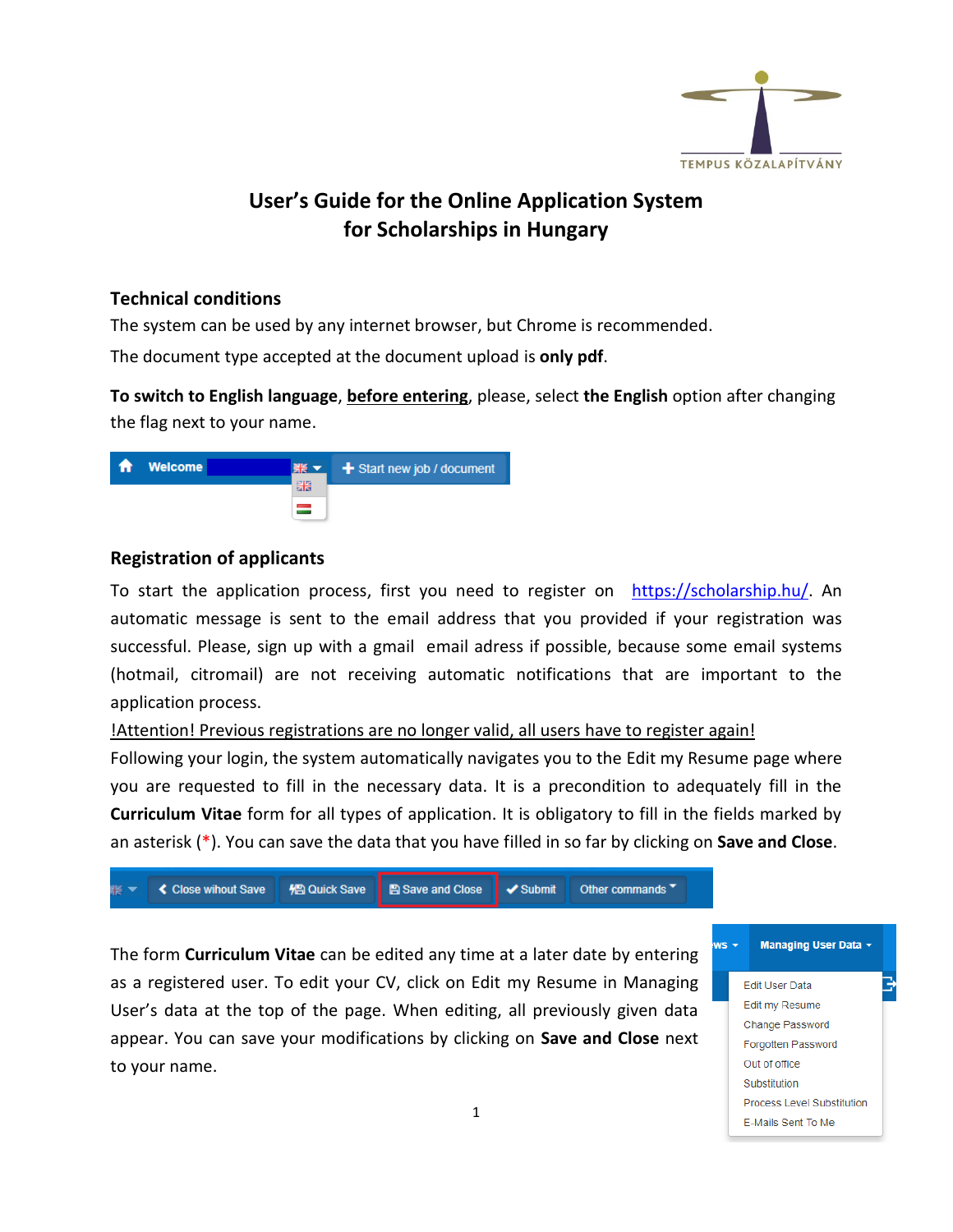## **Create your application**

To proceed, click on the button:

+ Start new job / document

Select CALLS FOR APPLICATIONS – FOREIGN CITIZENS out of the appearing possibilities and click on the scholarship type that you wish to submit an application for.





By clicking on the selected scholarship type, the **Scholarship information** page of the step 'Application's data' will open.

By using the  $\frac{1}{\sqrt{2}}$  icon, select your field of science.

By using the  $\frac{1}{\sqrt{2}}$  icon, select the sending country (the country of your citizenship).

After filling in the data, click on **Quick save** then **Submit** behind the button Action.



With this step you do not submit your application yet, the system passes you through the following **Other data and documents to be attached** step.

In the following step **Other data and documents to be attached**

- 1. provide the data corresponding to the scholarship
- 2. upload the requested documents into the adequate fields (please, check the list of documents to be submitted from the call for applications) *IMPORTANT: The appliaction's data can not be edited here, it can only be modified by clicking Managing User Data / Edit my Resume.* To upload files to Other documents, click the  $\blacksquare$  icon.
- 3. prepare the application form:
	- 3.1 **Save** the page (click on Quick Save next to your name), but **DO NOT click on the button Submit yet!**
	- 3.2 Click on the button **Merge**  $\left(\frac{a}{2}\right) \times \frac{1}{2}$  and save the document that pops up in your computer.
	- 3.3 Then print the form, **sign it**, scan it, and upload the scan into the field 'Upload the filled out and signed Application form'. Then submit online your application by